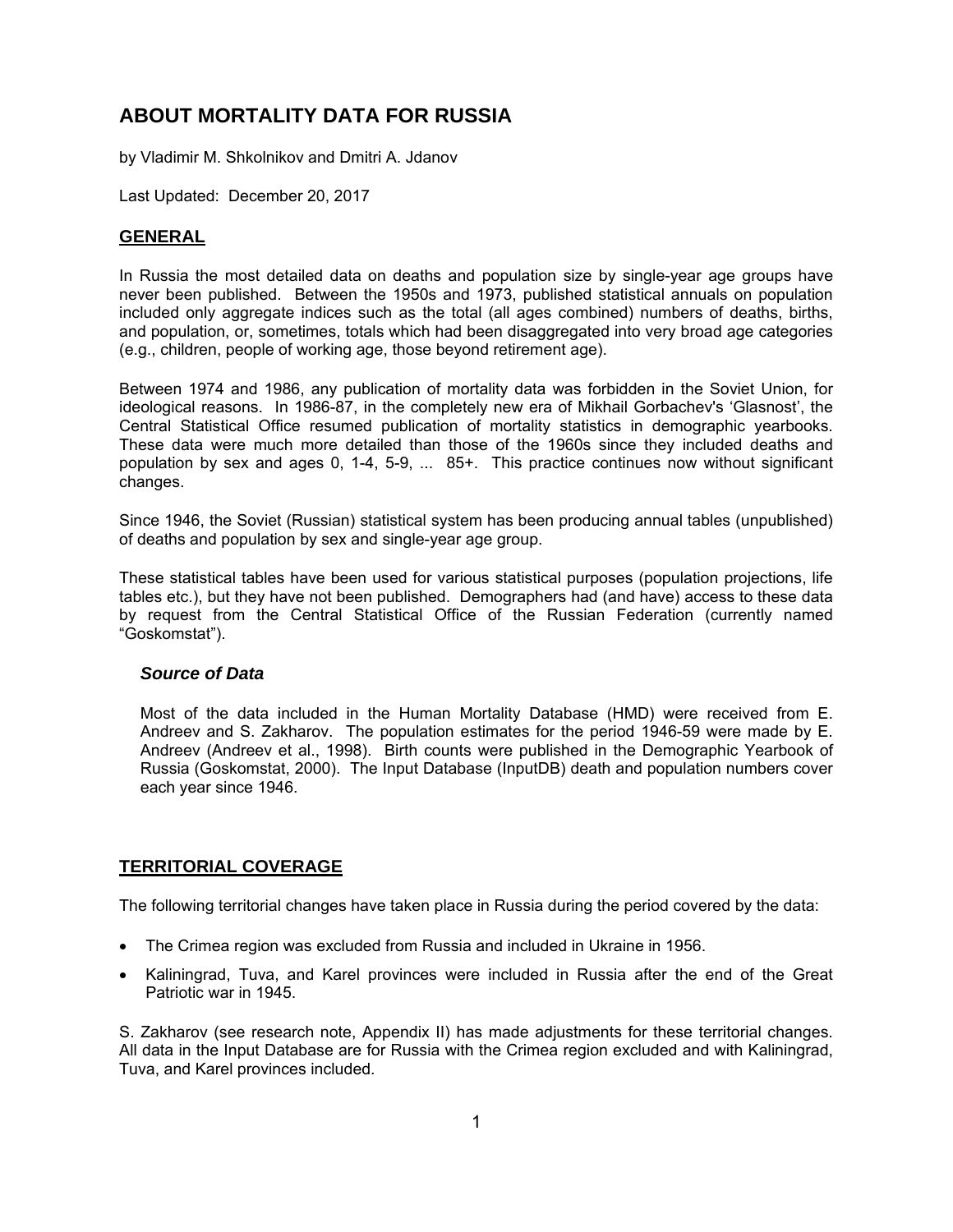In addition, there were some changes in the coverage of vital statistics although they were not official territorial changes (i.e., the national boundaries of Russia did not change). For these changes in population coverage, the methods described in Appendix D of the *Methods Protocol* have been used to make the appropriate adjustments in the formulas for calculation of population estimates and death rates:

| <b>Dates</b> | <b>Population Coverage</b>                                                                                                                                                                                                                            | Area Code <sup>t</sup> |
|--------------|-------------------------------------------------------------------------------------------------------------------------------------------------------------------------------------------------------------------------------------------------------|------------------------|
| 1959-1992    | Vital statistics and official population estimates cover the entire<br>population of Russia.                                                                                                                                                          |                        |
| 1993-1994    | Vital statistics exclude the Chechen-Ingush Republic. Although<br>the official population estimates include this region, these<br>estimates have been adjusted for the purposes of the HMD to<br>exclude the Chechen-Ingush Republic.                 | 11                     |
| 1995-2002    | Vital statistics exclude the Chechen Republic. Again, the official<br>population estimates include this region, but for the purposes of<br>the calculations for this database, these estimates have been<br>adjusted to exclude the Chechen Republic. |                        |
| 2003-2015    | Vital statistics and official population estimates cover the entire<br>population of Russia.                                                                                                                                                          |                        |

† The area code is used in the raw data files (Input Database) to denote the geographic area covered by the data.

The official Russian population statistics produced by the Federal State Statistics Service have been including the Crimea region and Sevastopol since January 1<sup>st</sup>, 2015. The current HMD data series ends in 2014 even though vital statistics are available up to 2015 included. To avoid using territorial adjustment factors for the calculation of death rates in 2014, population as of January  $1<sup>st</sup>$ , 2015 is presented without Crimea and Sevastopol, i.e. with the same territorial coverage as for death counts in 2014

# **DEATH COUNT DATA**

### *Coverage and Completeness*

Registration of deaths in Russia by the centralised state civil registration system was organised in the 1920s. It included the Central Statistical Office, named TCUNHU SSSR/Central Office for the Statistics of the National Economy (later renamed TCSU SSSR/Central Statistical Office of the USSR and then again renamed Goskomstat/State Statistical Committee of the Russian Federation), regional ('oblast') statistical offices, and district statistical bureaux (ZAGS). This system is highly centralised. District statistical bureaus register vital events and send copies of individual records to the regional statistical offices. Regional statistical offices (with the help of standard computer programs since 1988) assemble individual death records and transform them into standard summary tables going to the Central Statistical Office in Moscow. The coverage of the whole population by this system became complete by about the mid-1930s.

The annual statistical table named 'forma 4' (computer table S41 since 1988) includes deaths by sex and single-year age group for Russia as a whole and for each of Russia's oblast-level regions.

For the period between the end of the Second World War and the mid-1960s, there has been a concern in the demographic literature about the quality of infant and old-age mortality values in Russia and other parts of the former Soviet Union (Anderson and Silver, 1986, Shkolnikov, Meslé & Vallin, 1996). For Central Asia and Transcaucasia, the problem was very significant even at the end of the Soviet era in the late 1980s. However, for Russia, the problem was radically reduced by the end of the 1960s. There are some signals from statisticians and researchers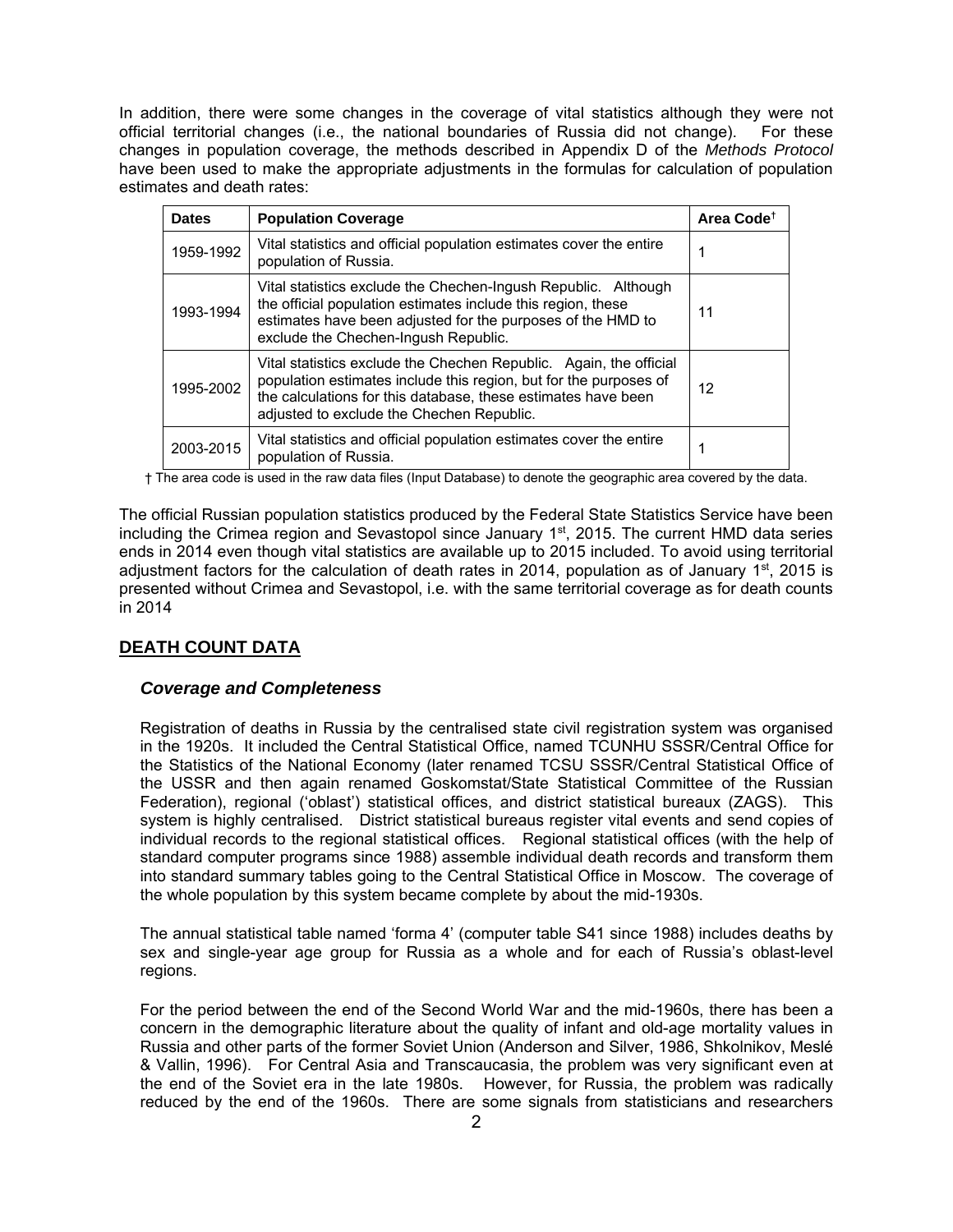suggesting that in the most recent years, the problem of death under-registration at very old ages might be growing. To the authors' knowledge, however, there is still no scientific evidence on the issue.

A substantial proportion of births with a higher risk of infant death are excluded from live births according to a restricted definition of live birth which results in incomparability with countries using the WHO definition of live birth (see section "Birth Count Data" for more details).

Death statistics for Russia do not include deaths in Chechen-Ingush Republic in 1993-1994 and deaths in the Chechen Republic in 1995-2002.

### *Specific Details*

There is a concern about age misreporting on death certificates mostly at ages 70, 80, and 90 before 1970 (see Appendix II for more details). Significant age heaping and problems with erratic age reporting may exist even now at very old ages. Unfortunately, no systematic individual-level validation of the quality of death records for deaths at old ages has been done.

S. Zakharov has detected a specific problem of death heaping at age 99 (see Appendix II for more details). The authors can only speculate about the nature of the problem. It might be due to some computational procedures by the Goskomstat, which (perhaps) allow exchanges between age 99 and the next age group 100+. To avoid this problem in the estimates made for the HMD, deaths have been aggregated in the open age interval 99+ for the period 1959-1989.



Figure 1: Number of deaths at ages 98, 99 and 100+, Russia, males, 1959-2005.

There is some concern about age overstatement in mortality statistics (see the section relative to Data Quality Issues for details)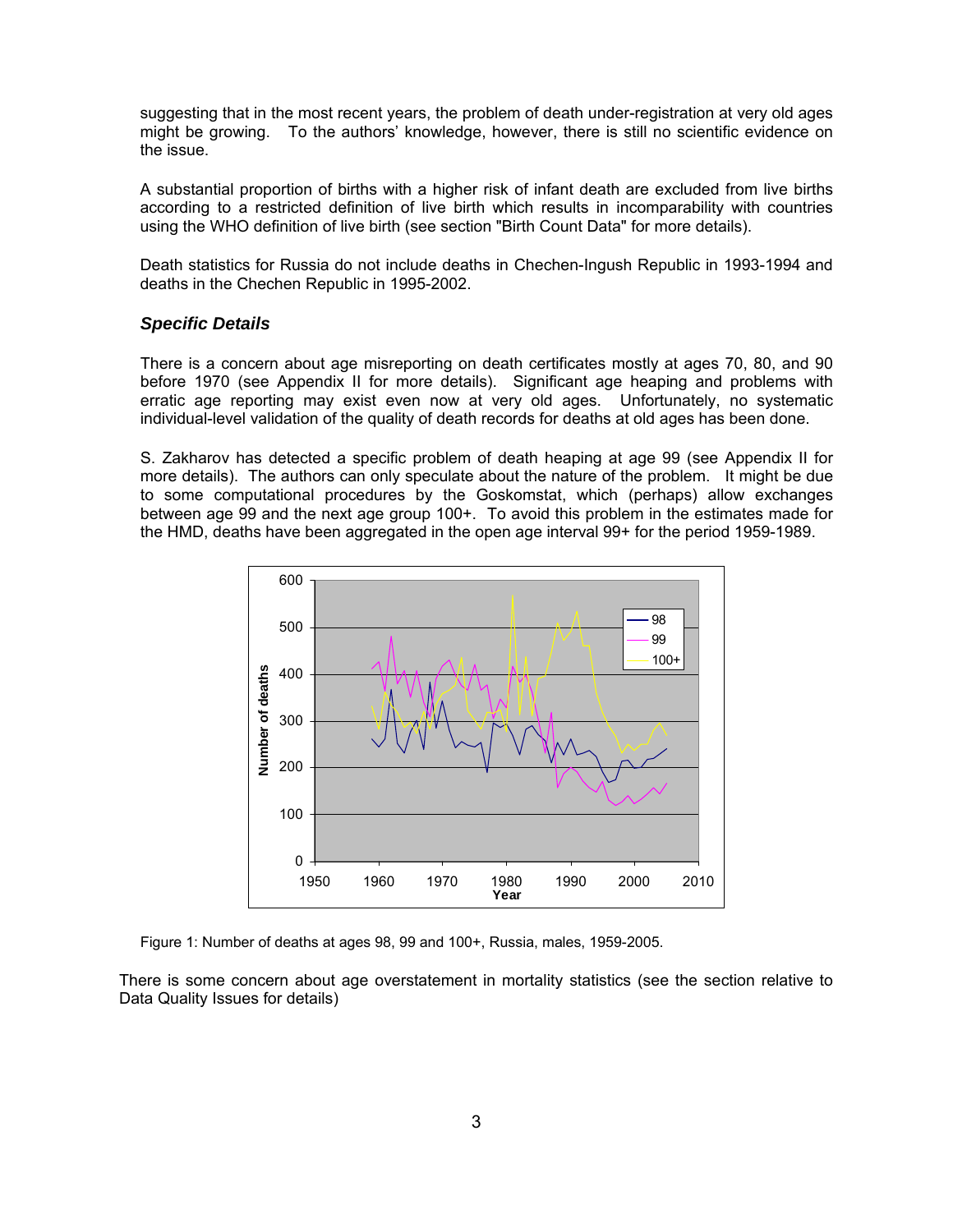## **POPULATION COUNT DATA**

### *Coverage and Completeness*

Population estimates are based on the all-Soviet censuses of 1959, 1970, 1979 and 1989. Censuses were conducted on January  $15<sup>th</sup>$  in 1959 and 1970, and on January 17<sup>th</sup> in 1979 and 1989. From the census counts, the Goskomstat produced the official population estimates as of January 1<sup>st</sup>.

### *Specific Details*

Before the first post-war census of 1959, very little was known about the Russian population. In 1998, Andreev et al. (1998) completed a reconstruction of population by age for the period 1946- 58. These estimates are included in the raw data files, but they were not used for the construction of the HMD mortality estimates. In the 1960s, the Central Statistical Office did not produce official estimates of population by age. The all-Soviet census of 1959, the micro-census of 1964, and the census of 1970, along with (incomplete) current data on births, deaths, and migrations provided grounds for an estimation of population. Since the census of 1970, the Central Statistical Office has produced official estimates of population by age on an annual basis from census counts, deaths, births and migrations. After the censuses of 1979 and 1989, the population figures within respective inter-census periods have been re-calculated on the basis of the new census data.

For population counts at advanced ages, just as for death counts at these ages, there is a problem of age heaping and age overstatement (see the Data quality section and Appendix II). In addition, there is a particular problem of over-registration of centenarians (Garson, 1991).

As noted in the section 'Territorial Coverage', deaths in the Chechen Republic were excluded from official statistics of Russia during the period 1993-2002, although official population estimates are available for Russia as a whole (including the Chechen Republic). To avoid inconsistency between the numerator and denominator, population estimates have been used for 1993-2002 which exclude the Chechen-Ingush Republic (1993-1994) and the Chechen Republic (1995-2002). Thus, for this period the estimates do not refer to the whole of Russia. Although these changes in coverage do not represent official territorial changes, they are treated as such in order to make the appropriate adjustments to the formulas.

It should be noted that the adjustment factor for the inclusion/exclusion of the Chechen Republic varies substantially across age. The Chechen Republic comprises less than 1% of the total population of Russia, but at very old ages (100+) the comparable percentage is more than 10%. This indicates a serious age overstatement problem in the Chechen Republic and (perhaps) some other Muslim regions of the North Caucasus (Coale and Kisker, 1986).

### **BIRTH COUNT DATA**

### *Coverage and Completeness*

The registration of live births in Russia (as in many post-Soviet and former Communist countries) differs from conventional Western practices and the WHO recommendations. According to the Soviet definition of a live birth (launched before the Second World War), a live birth is to be officially registered by the statistical system if the gestation period is 28 weeks or longer, the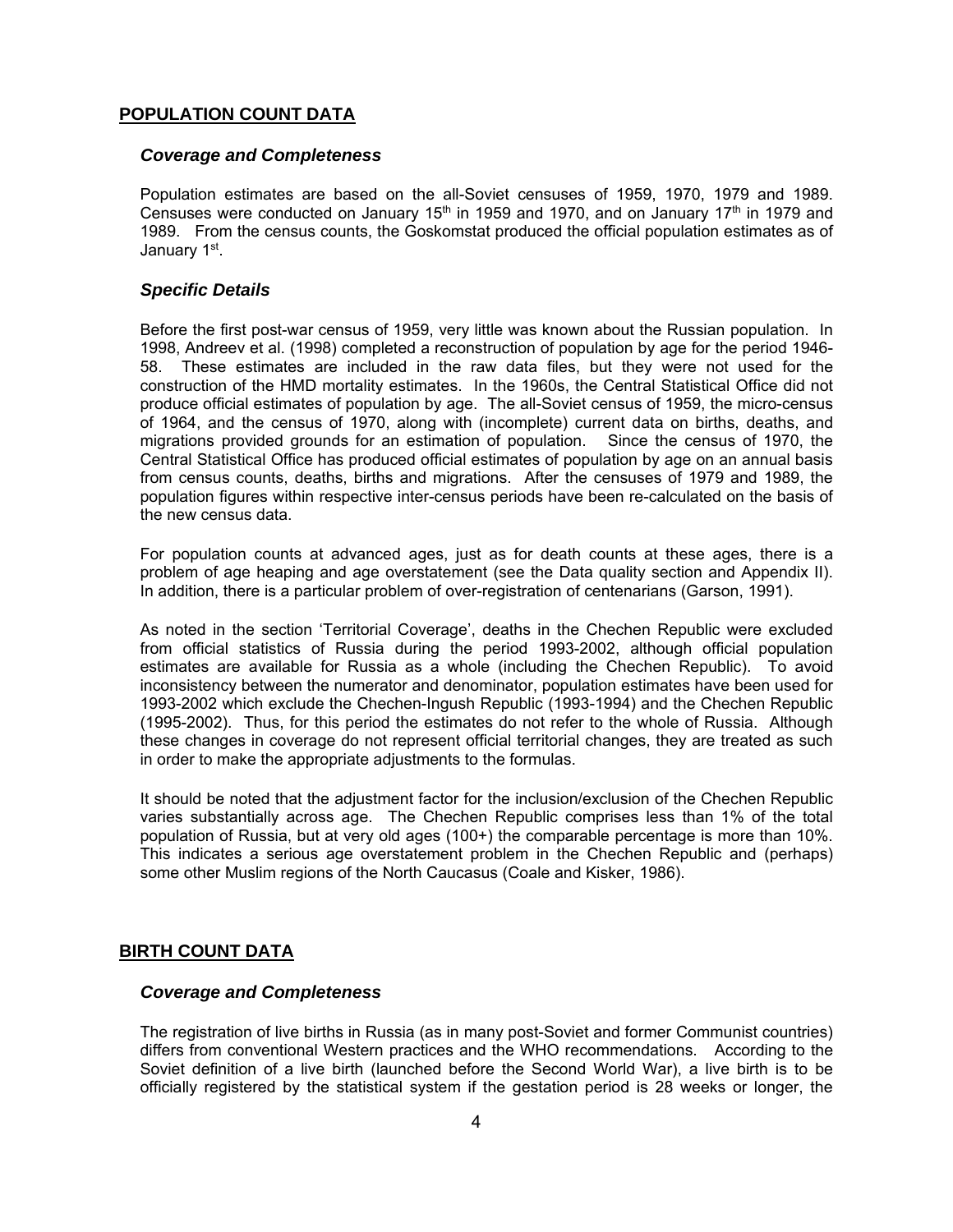body mass at birth is 1000g or higher, the body length is 35cm or longer, and the newborn breathes. Such a restrictive rule leads to underestimation of births and population at age 0 and also to underestimation of neonatal mortality by about 50% and infant mortality by about 25% (Anderson and Silver, 1986, Blum and Monnier, 1989, Velkoff and Miller, 1995, Andreev, 1995).

## **DATA QUALITY ISSUES**

Data prior to 1970 should be used with extra caution due to problems of data quality.

- 1. The problem of death age heaping is still one of the main problems of Russian data, especially for the period before 1970. The authors have not attempted to solve this problem, and leave it open to researchers who would particularly focus on it. Therefore, care should be taken in using the Russian data on number of deaths and mortality rates by one-year age groups (see Appendix II for more details).
- 2. There are serious inaccuracies in the official estimation of the population of elderly men and women reported by the Goskomstat, especially for persons over age 80. As a result, elderly population changes and, correspondingly, mortality rates, become highly irregular and inaccurate. The older the people, the more problematic the official data. These errors could be of methodological character and, most probably, have to do with use of the wrong model of approximation of very old people's migration. These problems are partly solved in the HMD estimates by using the extinct/almost extinct cohort method.

The sex ratio at ages 90+ also suggests that there has been data quality problems with the population estimates at very old ages during recent years. The issue was first detected in 2005, when male life expectancy at age 90 years (calculated with the HMD methodology using official population data) exceeded female life expectancy by 0.1 years (with values of 3.38 and 3.28 years, respectively). The discrepancy has increased since then so that in 2014 life expectancy at age 90 years for males is higher than that for females by over 0.5 year (with values of 4.39 and 3.87 years, respectively), a result that is quite implausible. Data from the most recent census do not seem to have improved to the extent that the problem is resolved.

For most population estimates at ages 80+, the HMD methodology uses the extinct cohort method, which may provide more accurate estimates than the official population estimates. Nevertheless, for more recent years when older cohorts are not yet 'extinct', the authors' methods for estimating population rely on the official estimates. Thus, data quality problems with these estimates influence the quality of HMD estimates for the previous 10-15 years (see the *Methods Protocol* for more details).

The authors' analyses of data suggest that the male population remains inflated even after excluding the Chechen Republic from the all-Russia population. Moreover, the problem cannot be attributed to increasing numbers of deaths at unknown age in recent years. Thus, it appears to be a systematic error, which may also (to some degree) affect the data for females. To avoid this problem, data from the official population estimates were aggregated to make the open age interval 80+. This approach has been used by Statistical Offices in similar cases. For example, since 2001 Statistisches Bundesamt (Germany) has provided population estimates with open age interval 90+ instead of 95+, and Statistics Lithuania has published data with open age interval 85+ instead of 100+ since 2003. Here the survival ratio method is used to split the population totals for ages 80+ instead of 90+ (see the *Methods Protocol* for details). Correspondingly, the extinct/almost extinct cohort methods were applied for all ages above 80. Using an open age interval 80+ produces more plausible results (see Figure 2).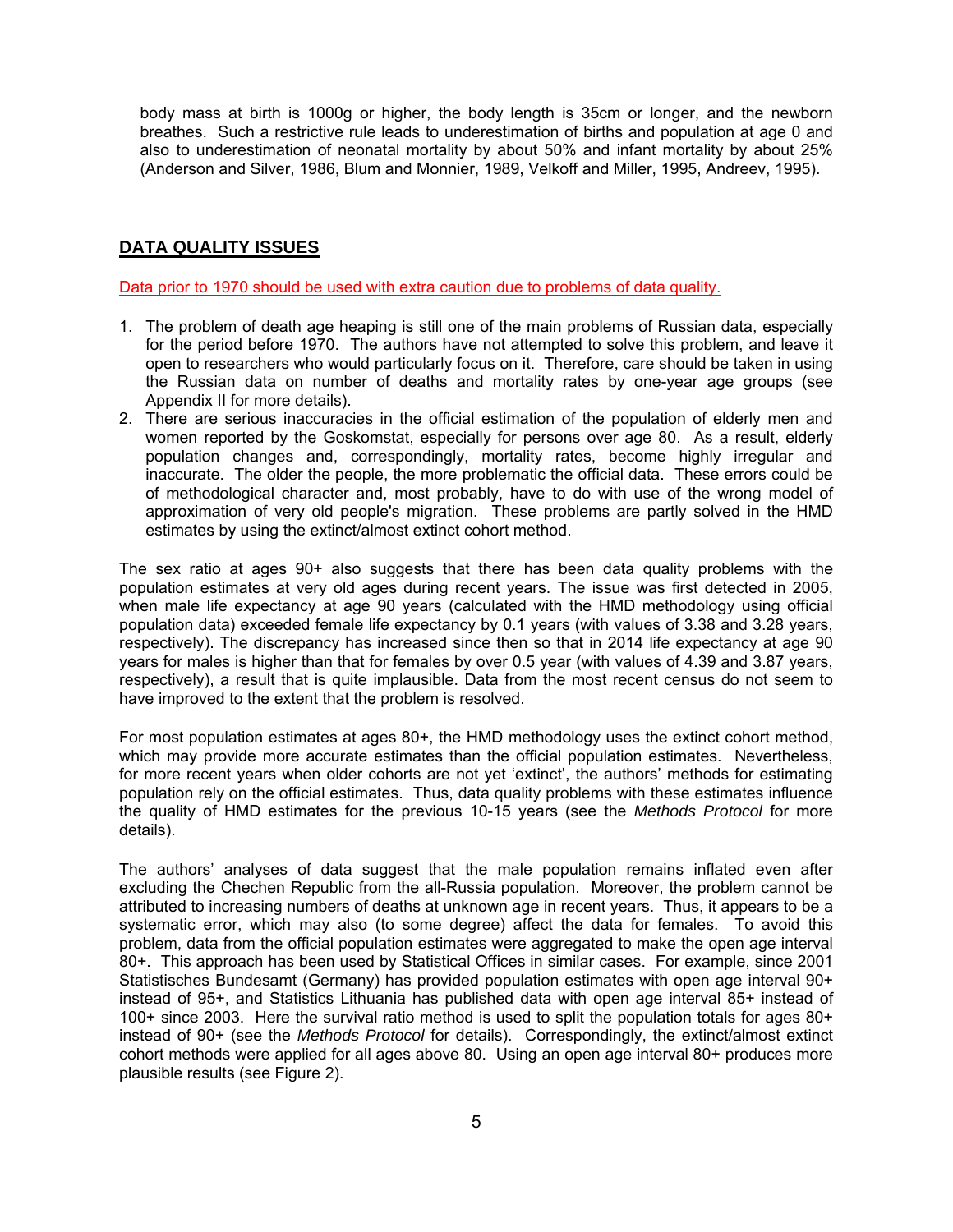

Figure 2: Life expectancy at age 90 estimated based on various open age intervals in 1980-2014. [Note: 'Standard HMD' refers to calculations using the survival ratio method with an open age interval of 90+ years (SR90+) and 80+ years (SR80+), respectively].

Age overstatement is suspected not only in the population estimates but also in the mortality data. Following Kannisto (1994, 1999), the ratio of deaths at ages 100+ to deaths at ages 90+ was used as an indicator of overstatement. Ratios which are considerably above those for Sweden, regarded as a standard for data quality, are considered as evidence of age overstatement. In a country with high quality data (and perfect age recording), this ratio rises as life expectancy at higher ages increases. As one may see on Figure 3a (left side), the ratio for Russian males is absolutely implausible up to the mid-1990s in comparison to the ratios for Swedish males. Moreover, taking into account the significantly higher levels of adult mortality in Russia during this period, the ratios are expected to be lower than in Sweden so that even those for the years 2000s, which are very similar to the ratios in Sweden, are still suspicious. Nevertheless, the progressive decline in the ratio of D(100+)/D(90+) since the mid-1990s may be interpreted as a sign of improvement in the quality of the deaths-by-age statistics. Unfortunately, this improvement appears to be explained not so much by an improvement in the data than by a drop in the number of deaths at ages 100+ years (relative to the number of deaths at ages 90+ years). Such a pattern could arise if the statistical office recoded unbelievably high ages at death into the "age unknown" category, thus removing them from the interval 100+ years but, unfortunately, we were unable to confirm this hypothesis even though we do have confirmation that death certificates have been found for this period with ages higher than 115 years. The ratio of deaths at ages 100+ years to deaths at ages 80-99 years (Figure 3b, right side) confirms our suspicions about the age overstatement in the early period but it shows significantly lower trend than Sweden in 1990s-2000s as expected if the quality of the age reporting was good.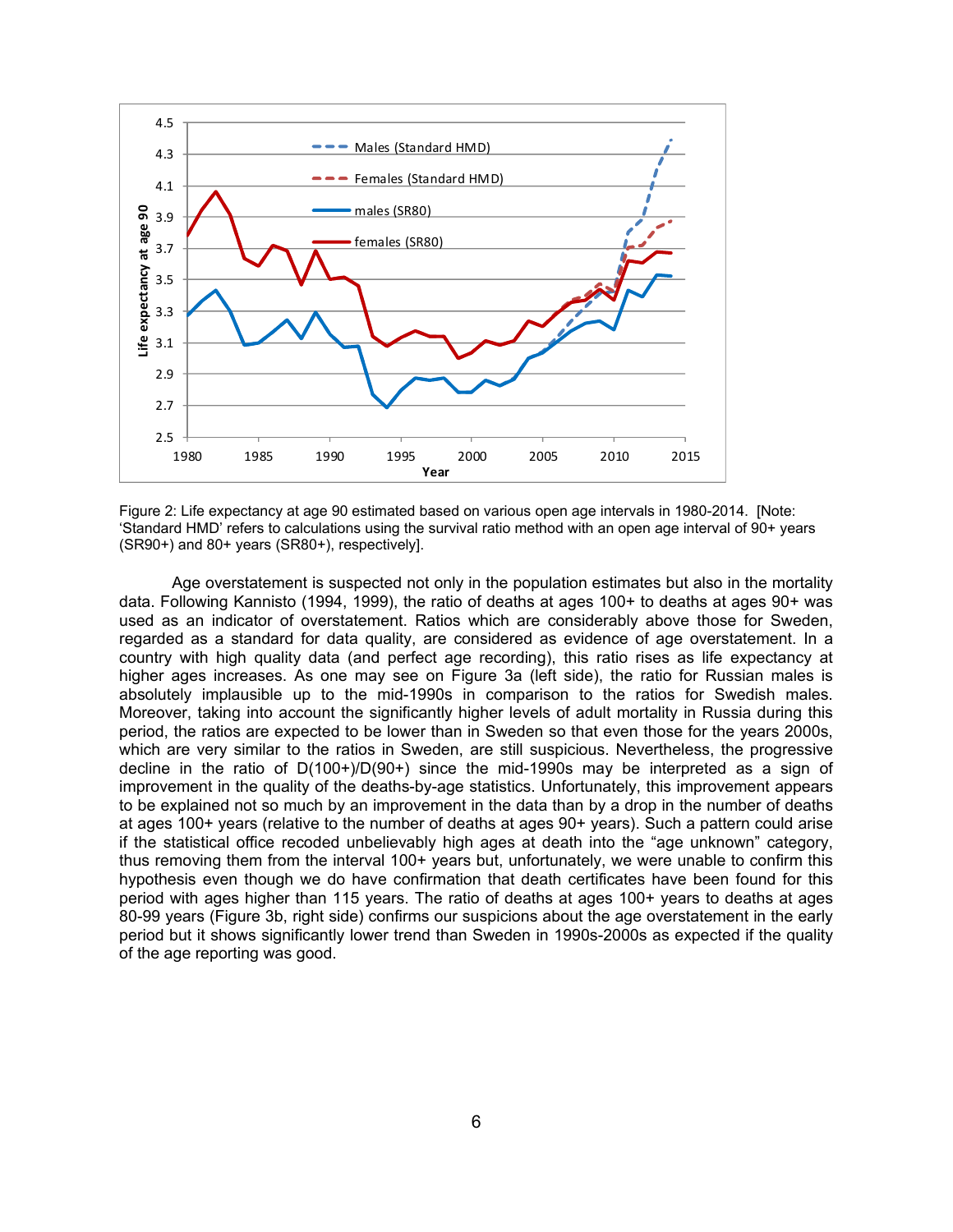

**Figures 3a and 3b.** Ration of death counts in the open age interval 100+ years to the death count in the open age interval 90+ years (left side) and to the number of deaths at ages 80-99 years (right side) for Russian and Swedish males.

The combination of age overstatement in the population estimates (even partly corrected for by using an open age interval of 80+ years) and in the death-by-age statistics, together with the [suspected] underestimation of the number of deaths in the open age interval creates a complex challenge for mortality estimation. The survival ratio and extinct cohort methods used in the HMD protocol to construct population estimates at ages 80+ years from deaths above that age (see the HMD Methods Protocol for details) result in an implausible pattern in the death rates at ages 100 and above (Figure 4), with rates that are incorrectly lower than at younger ages (95-99). More details is provided in Appendix III.



**Figure 4.** Death rates by age, Russia, 2014

At age 90+ the HMD uses smoothed death rates for the calculation of life tables and this problem does not affect any life table indicator. We strongly recommend using only the corrected HMD data and not the raw estimates for old age mortality.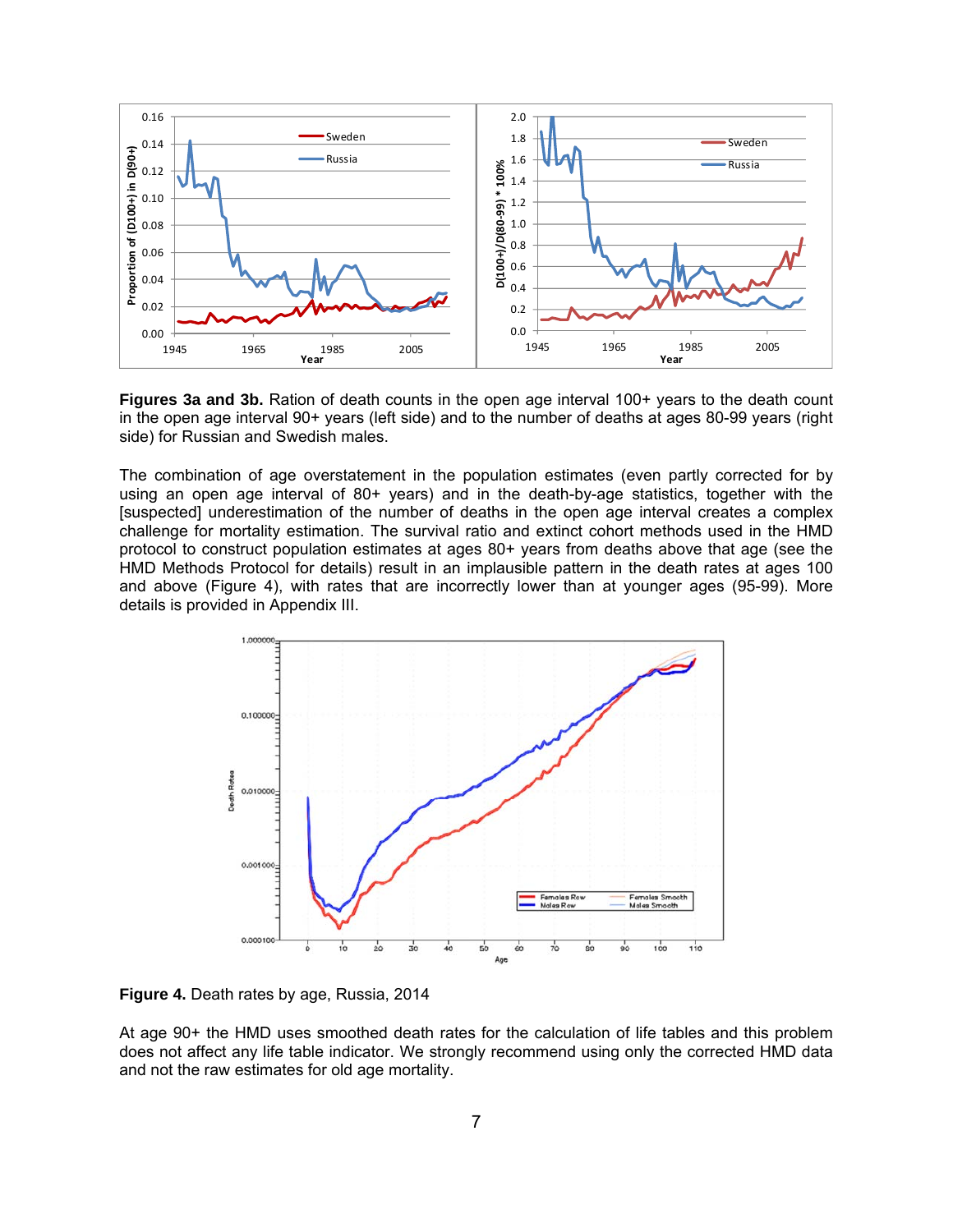### **INPUT DATABASE AND MORTALITY SURFACES IN THE HMD**

Although all Russian data included into the Input Database may be of interest to users, the authors have decided to make further estimates of mortality surfaces for the period since 1959only. Nevertheless, data for 1959-1969 should be used with caution due to the problems of data quality discussed above (see also Appendix II).

### **REVISION HISTORY**

The current update (up to 2014) includes not only new data for 2011-2014 but also revised population estimates for the last inter-censal period (2003-2010). Death counts for 2000-2008 were replaced by more detailed data classified by age and year of birth (Lexis triangles).

#### *Changes with the December 2017 revision:*

**Life tables:** All life tables have been recalculated using a modified methods protocol. The revised protocol (Version 6) includes two changes: 1) a more precise way to calculate a0, the mean age at death for children dying during the first year of life and 2) the use of birth-by-month data (where and when available) to more accurately estimate population exposures. These changes have been implemented simultaneously for ALL HMD series/countries. For more details about these changes, see the revised Methods Protocol (at http://v6.mortality.org/Public/Docs/MethodsProtocol.pdf), particularly section 7.1 on Period life tables and section 6 and Appendix E, on death rates. The life tables calculated under the prior methods (Version 5) remain available at v5.mortality.org but will not be further updated in the future.

### **ACKNOWLEDGEMENTS**

We are grateful to Fiona Willis for her help with language editing.

#### **REFERENCES**

Anderson B.A., Silver B.D. (1986). "Infant mortality in the Soviet Union: regional differences and measurement issues." *Population and Development Review*, Vol. 12, No 4, pp. 705-738.

Andreev E. (1995). "Mladencheskaya smertnost v Rossii" (Infant mortality in Russia). *Vestnik Statistiki*, Vol. 5, pp. 66-71.

Blum A., Monnier A. (1989). "Recent mortality trends in the USSR: new evidence." *Population Studies*, Vol. 43, pp. 211-241.

Coale, A.J. and E.E.Kisker. 1986. Mortality crossovers: reality or bad data? *Population Studies*, 40: 389-401.

Garson L.K. (1991). "The centenarian question: old-age mortality in the Soviet Union, 1897 to 1970." *Population Studies*, Vol. 45, pp. 265-278.

Kannisto, V. (1994). *Development of oldest-old mortality, 1950-1990. Evidence from 28 developed countries.* In: B. Jeune and J. Vaupel (Eds)*. Monographs on Population Aging*. *Vol. 1* (1-108 p.)*.* Odense: Odense University Press.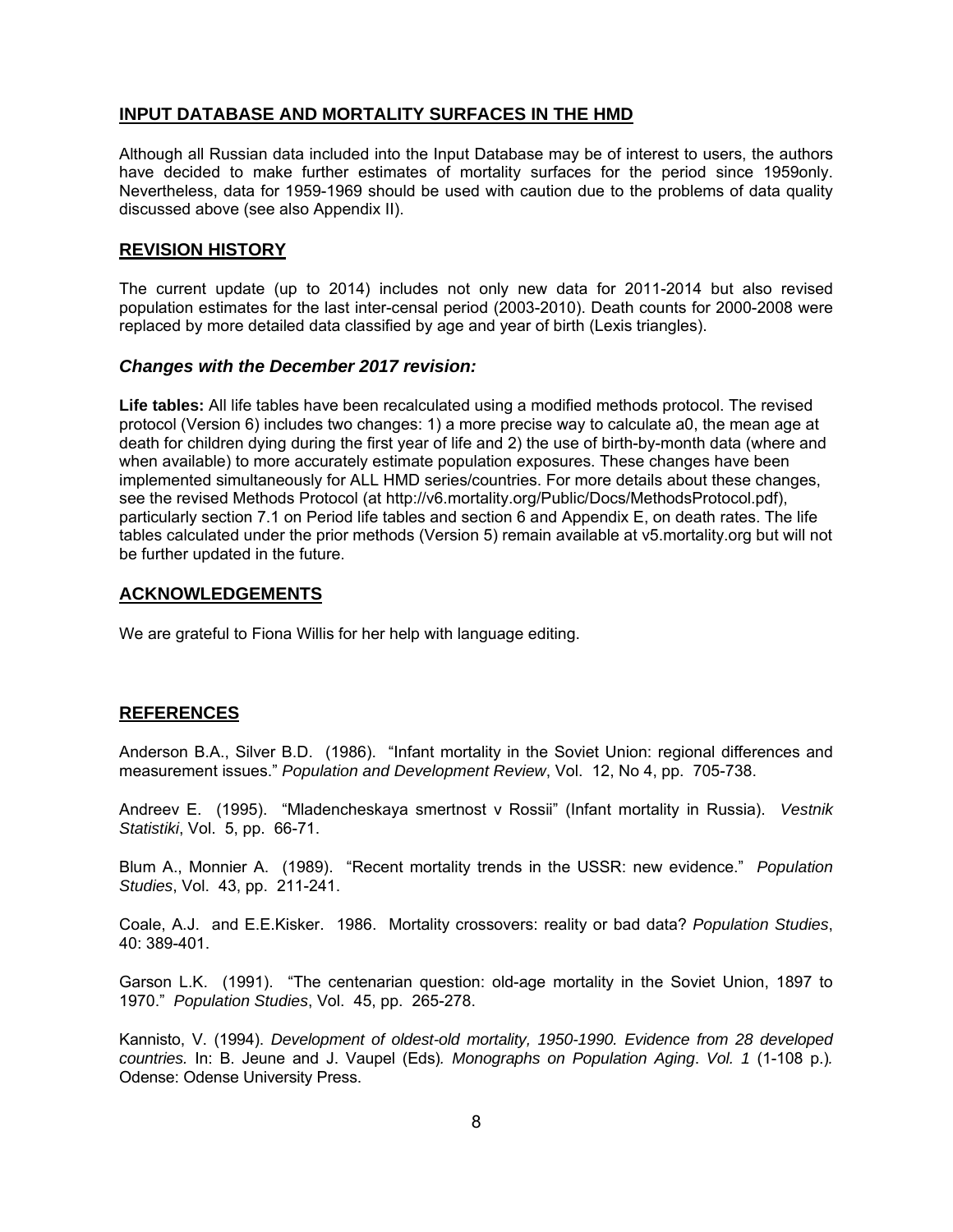Kannisto, V. (1999). Assessing the Information on Age at Death of Old Persons in National Vital Statistics. In: B. Jeune and J. Vaupel (Eds.). *Validation of Exceptional Longevity. Monographs on Population Aging. Vol. 6.* (pp. 240-249). Odense: Odense University Press.

Shkolnikov V.M, Meslé F., Vallin J. (1996). "Health crisis in Russia. I.Recent trends in life expectancy and causes of death from 1970 to 1993." *Population: An English Selection*, Vol. 8, pp. 123-154.

Velkoff V., Miller J.E. (1995). "Trends and differentials in infant mortality in the Soviet Union, 1970- 90: How much is due to misreporting?" *Population Studies*, Vol. 49, pp. 241-258.

### **DATA SOURCE REFERENCES**

Goskomstat. (2000). *Demograficheskiy ejegodnik Rossii* (The Demographic Yearbook of Russia). Moscow: Goskomstat.

Andreev E., Darskii L., Kharkova T. (1998). *Demograficheskaya istoria Rossii: 1927-1959* (Demographic History of Russia: 1927-1959). Moscow: Informatics.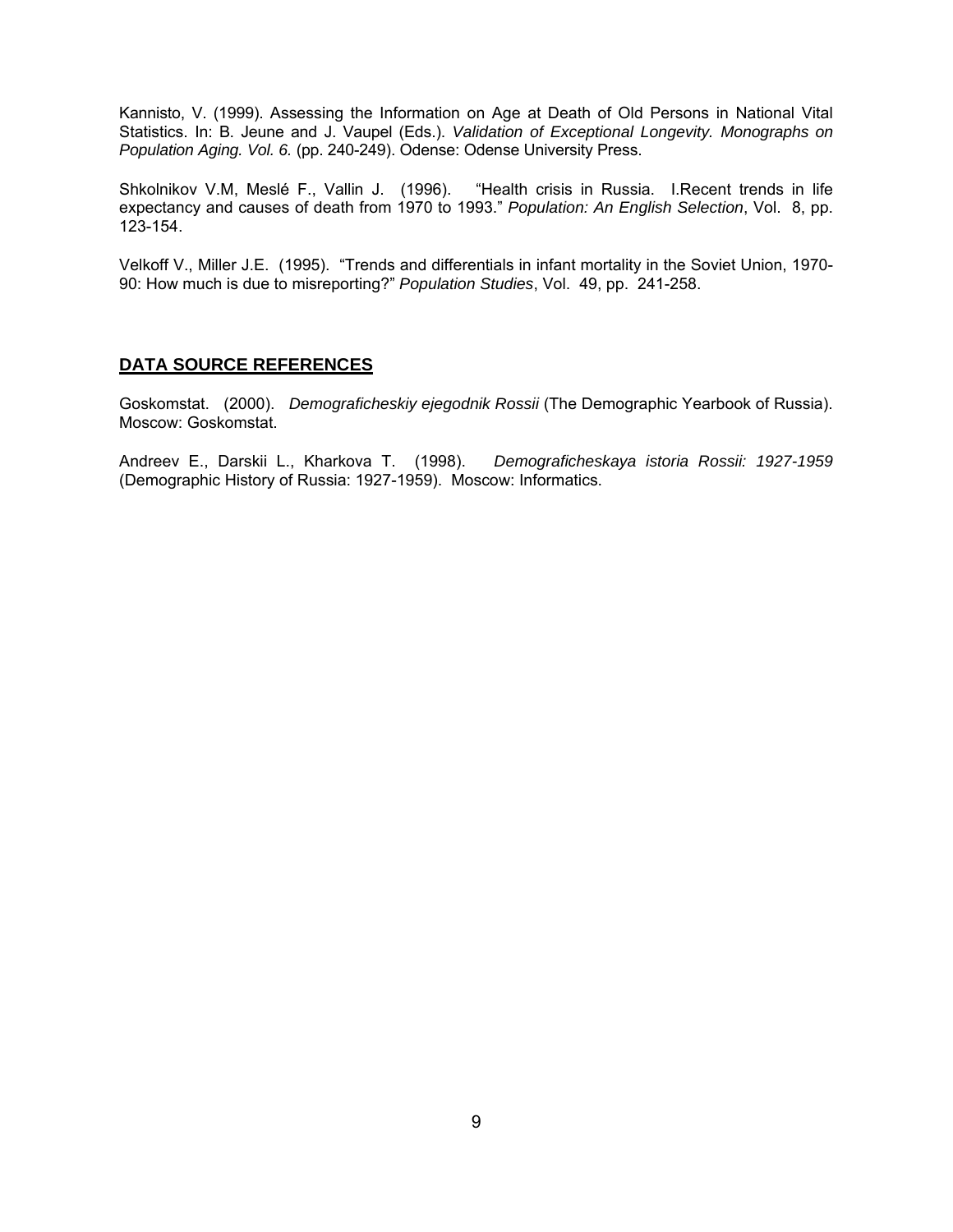# **APPENDIX I: DESCRIPTION OF DATA USED FOR LEXIS DATABASE**

# **DEATHS**

| <b>Period</b> | <b>Type of Data</b>                                       | <b>Age Grouping</b>                      | <b>Comments</b>                                                                                                                                                                        | RefCode <sup>+</sup> |
|---------------|-----------------------------------------------------------|------------------------------------------|----------------------------------------------------------------------------------------------------------------------------------------------------------------------------------------|----------------------|
| 1959-<br>1999 | Annual number of deaths by<br>sex and age                 | $0, 1, 2, 3, 4, 5, \ldots$<br>$99, 100+$ | Unpublished data; for the purpose<br>of HMD calculations, deaths are<br>aggregated for ages 99+ during<br>the period 1959-1989 (see<br>'Specific Details' under 'Death<br>Count Data') |                      |
| 2000-<br>2014 | Annual number of deaths by<br>sex, age, and year of birth | $0, 1, 2, 3, 4, 5, \ldots$<br>$99.100+$  | Annual officially registered deaths<br>by single year of age and birth<br>cohort, compiled from the death<br>certificates. Unpublished data                                            | 42                   |

# **POPULATION**

| <b>Period</b> | <b>Type of Data</b>                       | <b>Age Grouping</b>     | <b>Comments</b>                                                                                                            | RefCode <sup>+</sup> |
|---------------|-------------------------------------------|-------------------------|----------------------------------------------------------------------------------------------------------------------------|----------------------|
| 1959,<br>1970 | Population estimates as of<br>January 1st | $0, 1, 2, \ldots, 100+$ | Census data                                                                                                                | 3.4                  |
| 1971-<br>1978 | Population estimates as of<br>January 1st | $0, 1, 2, \ldots, 85+$  |                                                                                                                            | 6                    |
| 1979          | Population estimates as of<br>January 1st | $0, 1, 2, \ldots, 100+$ | Census data, estimated<br>population as of January 1st                                                                     | 3                    |
| 1980-<br>2015 | Population estimates as of<br>January 1st | $0, 1, 2, \ldots, 100+$ | For the purpose of HMD<br>calculations, population estimates<br>are aggregated for ages 80+ (see<br>'Data Quality Issues') | 8, 21, 43            |

# **BIRTHS**

| Period | Type of Data                             | <b>Comments</b> | RefCode <sup>+</sup>       |
|--------|------------------------------------------|-----------------|----------------------------|
|        | 1959-2014   Annual counts of births by I |                 | $\vert$ 9, 10, 20, 29, 32, |
|        | sex                                      |                 | 37.40.41                   |

† The reference code is used in the raw data files (Input Database) to link data with sources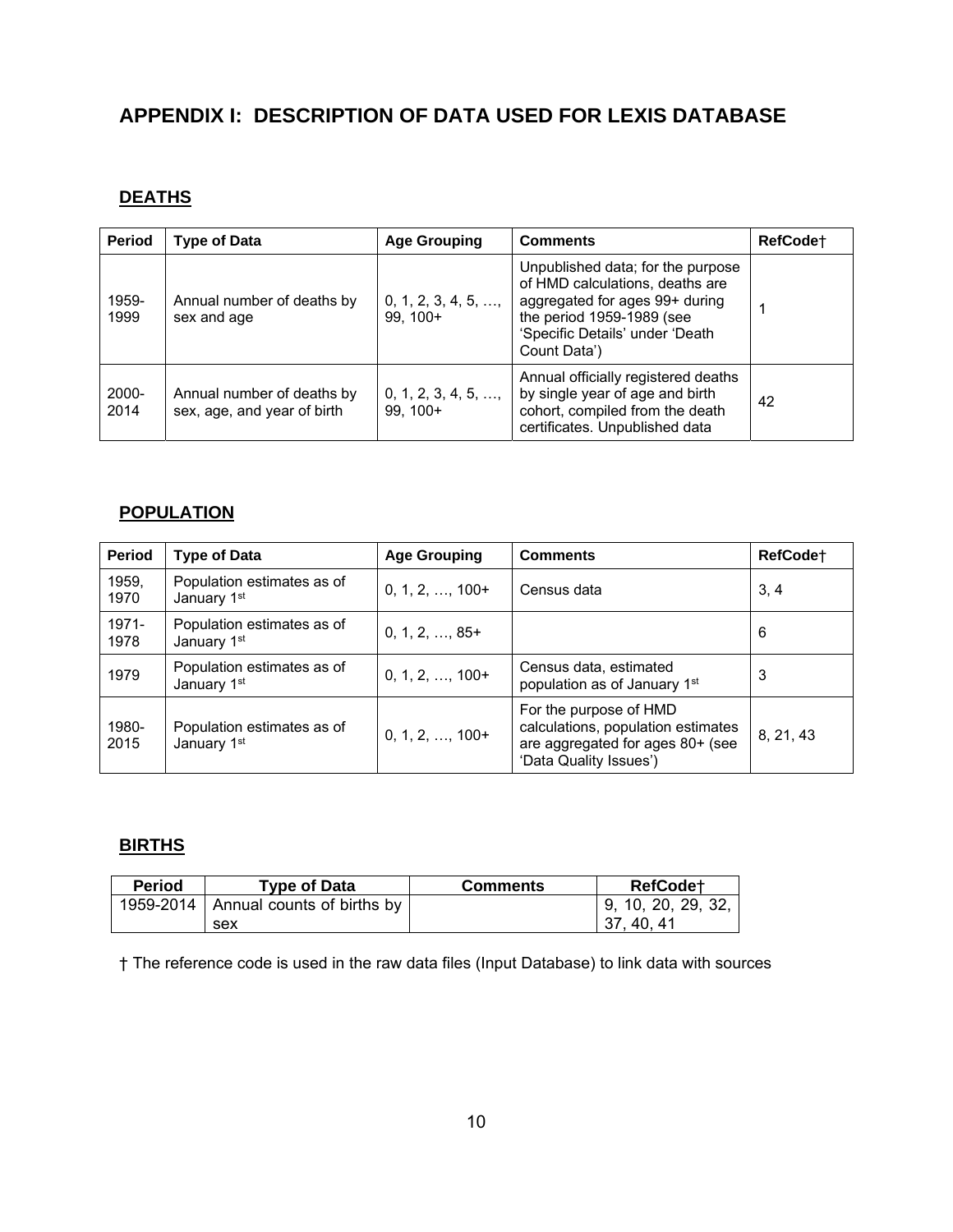# **APPENDIX II: DESCRIPTION OF DATA USED IN THE INPUT DATABASE**

Research note by Sergei Zakharov<sup>1</sup>

April 2001

# **DEATHS**

# *Type of data:*

Annual officially registered number of deaths by age, compiled from the death certificates.

## *Age grouping:*

Single age groups (0, 1, …, 99, 100+)

### *Period covered:*

1946 – 1999

### *Comments:*

- 1. No adjustment has been made for age heaping or for underestimation.
- 2. Slight adjustment has been made for territory compatibility:
	- Crimea region was subtracted by direct method (1946-1956);
	- Data for a few regions—namely Kaliningrad, Tuva, and Karel provinces— are not available or incomplete for some years before 1956. Based on fragmentary data available, it was decided to include some extra deaths. About 6,500 deaths for 1946 and 1953-1955, and about 900 for 1948 and 1949 were added and distributed proportionately by age.

# **POPULATION**

### *Type of data:*

Permanently resident population on January  $1<sup>st</sup>$ , since 1946. Different sources have been used for different calendar periods and different age groups.

# *Age grouping:*

Single age groups (0, 1, …, 99, 100+)

### *Period covered:*

1946 – 1999

l

<sup>1</sup> Centre for Demography and Human Ecology (Moscow)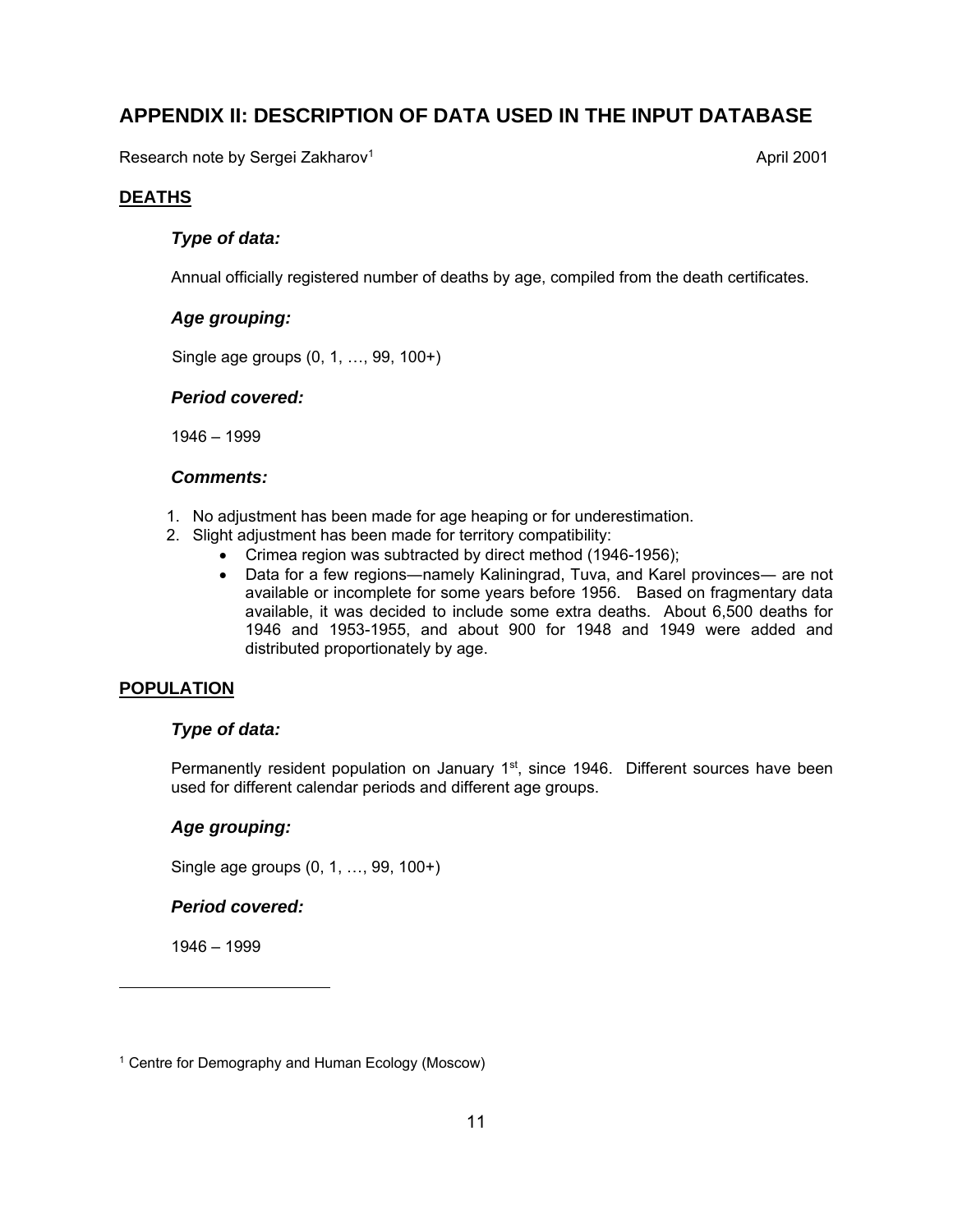### *Comments*

- 1. Official estimates as of January  $1<sup>st</sup>$  are based on the 1959, 1970, 1979, 1989 Census Data. For the 1959 Census, only an "Actually present population" ("Nalichnoe naselenie") distributed by age is available, because only this category of population was processed according to the program of data processing adopted for this Census.
- 2. Official (Russian Federation State Committee on Statistics Goskomstat) estimates for 1979–1999 are based on 1979 and 1989 Census data, annually registered numbers of births, age-classified numbers of deaths, and estimated numbers of net migrants by age. For migration estimates, a special procedure was applied. This procedure was developed by TCSU (USSR Central Statistical Board) in 1978, and then modified several times. Currently, Goskomstat estimates for migration are based on registration information of the Ministry of Internal Affairs (registration of in- and out- migrants) and the State Committee on Migration (registration of forced migrants, refugees etc.). The procedure allows for some adjustments for underestimation and non-formalised expert estimates as well.
- 3. Official (USSR Central Statistical Board TCSU) estimates for 1970-1978 are supplemented by E. Andreev's<sup>2</sup> interpolations for people aged 85 and over. Before 1979, the TCSU used only an "Actually present population" ("Nalichnoe naselenie") category rather than a "Permanently resident population" ("Postoyannoe naselenie") category for one-year age distribution of people aged 85+. E. Andreev's estimates are included here since they are the only estimates known to the authors, and are more or less reliable. However, they are necessarily highly smoothed and have to be used carefully.
- 4. Estimates for the 1959-1970 intercensal period were made by E. Andreev. In the 1990s, E. Andreev made estimates for this period using conventional methods. No official distributions of population by one-year age groups exist for 1959-1970.
- 5. Backward extrapolation for the period 1946-1959 based on the 1959 Census data was undertaken by E. Andreev in the 1990s (smoothed data). There are no official distributions of population by one-year age groups for this period.
- 6. For 1959, two population distributions are available: a smoothed one as a base for the 1946-1959 backward extrapolation mentioned above, and a second one estimated as of January 1<sup>st</sup> based on the official Census data.

### **SOME DATA PROBLEMS REVEALED**

### *1. Age-heaping effect*

 $\overline{a}$ 

The most serious problem with the Russian mortality data is pronounced age heaping on deaths at ages ending in 0 and 5. For all years prior to 1970, it is clear that age heaping in number of deaths results in abnormally high mortality rates at every age ending in 0 and 5, and, consequently lower rates between these ages. At older ages, the age-heaping effect is more pronounced. It is also evident that by applying a smoothed distribution of population by age to calculate mortality rates (e.g., for the 1946-1959 period), the age-heaping effect is just reinforced.

<sup>2</sup> Andreev, Evgenij, Ph.D., Leader of Expert Group on Methodology and Population Estimates in the Russian Federation State Committee on Statistics. He is also a Head of the Laboratory in the Centre for Demography and Human Ecology, Russian Academy of Sciences Institute for Economic Forecasting.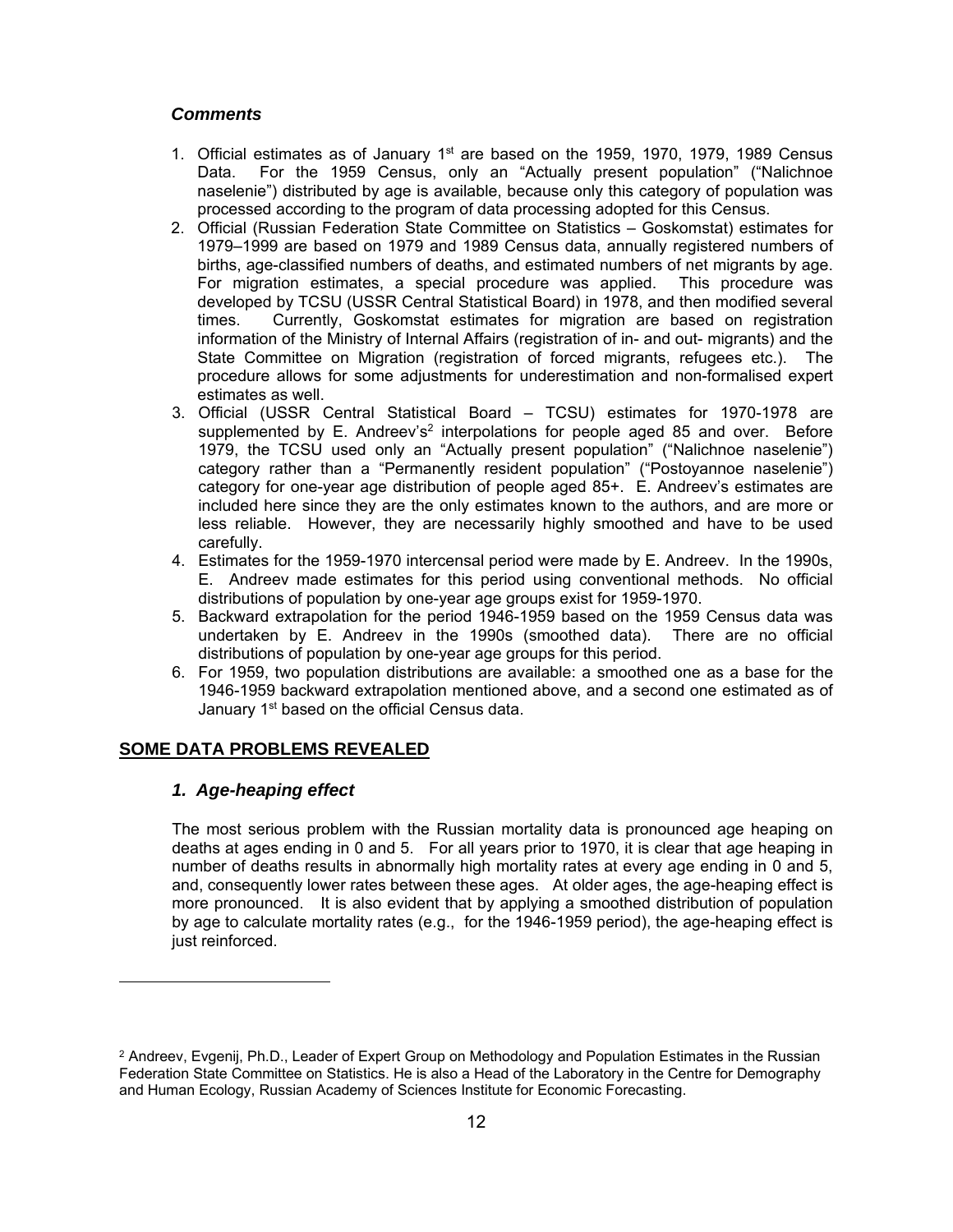

The figures below demonstrate the problem for the male population. The same is true for females (not presented here).

Figure 1



Figure 2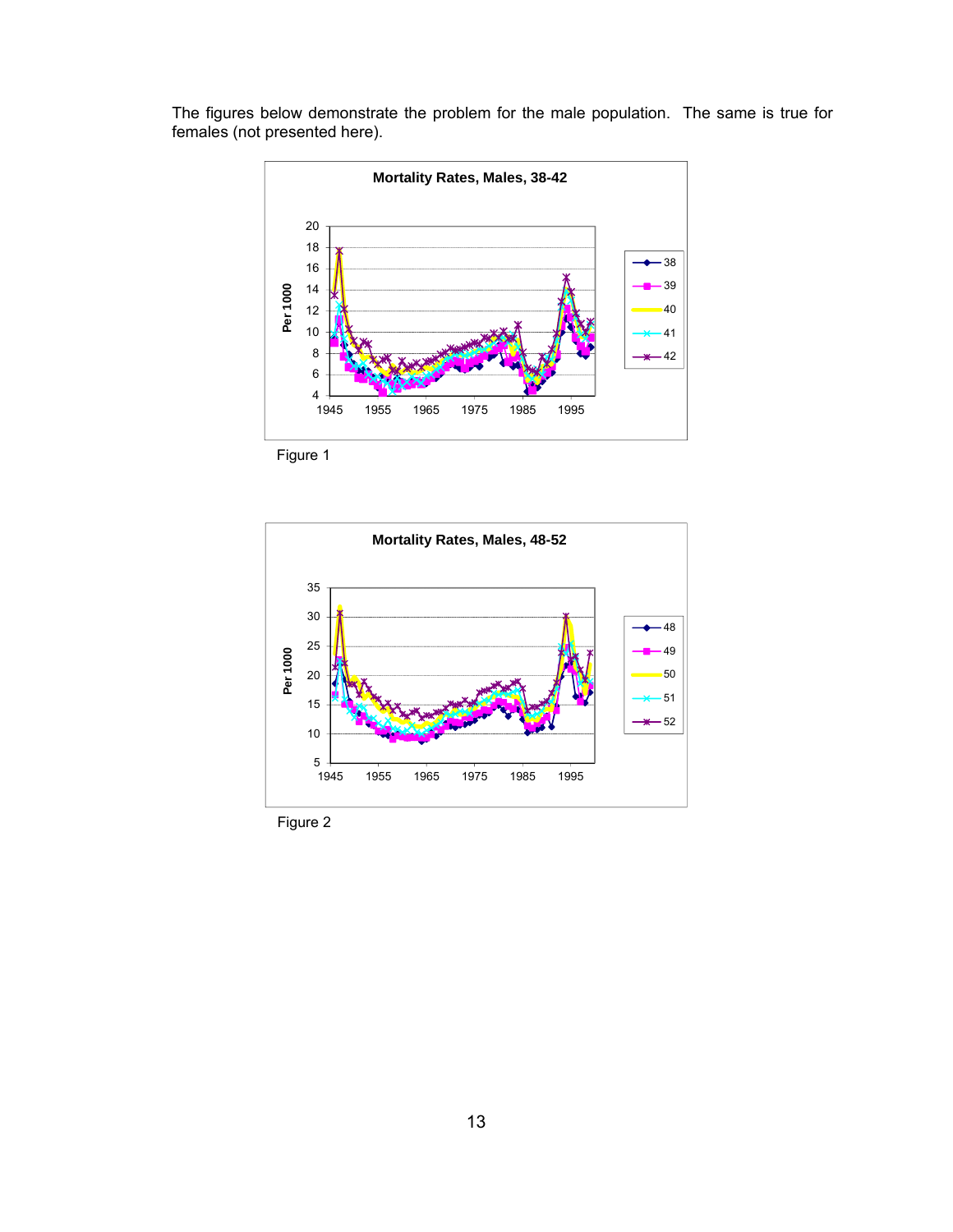

Figure 3



Figure 4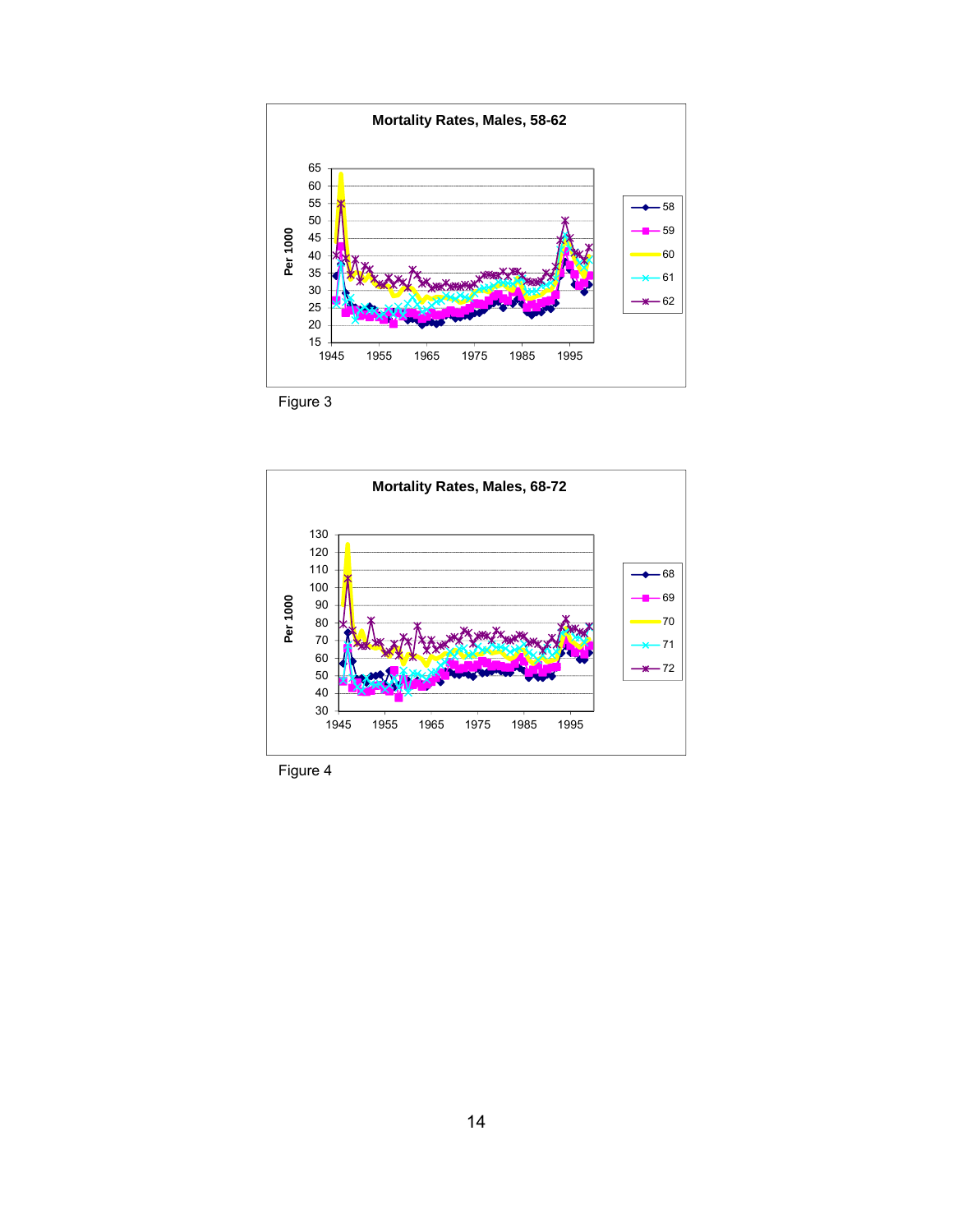



Figure 6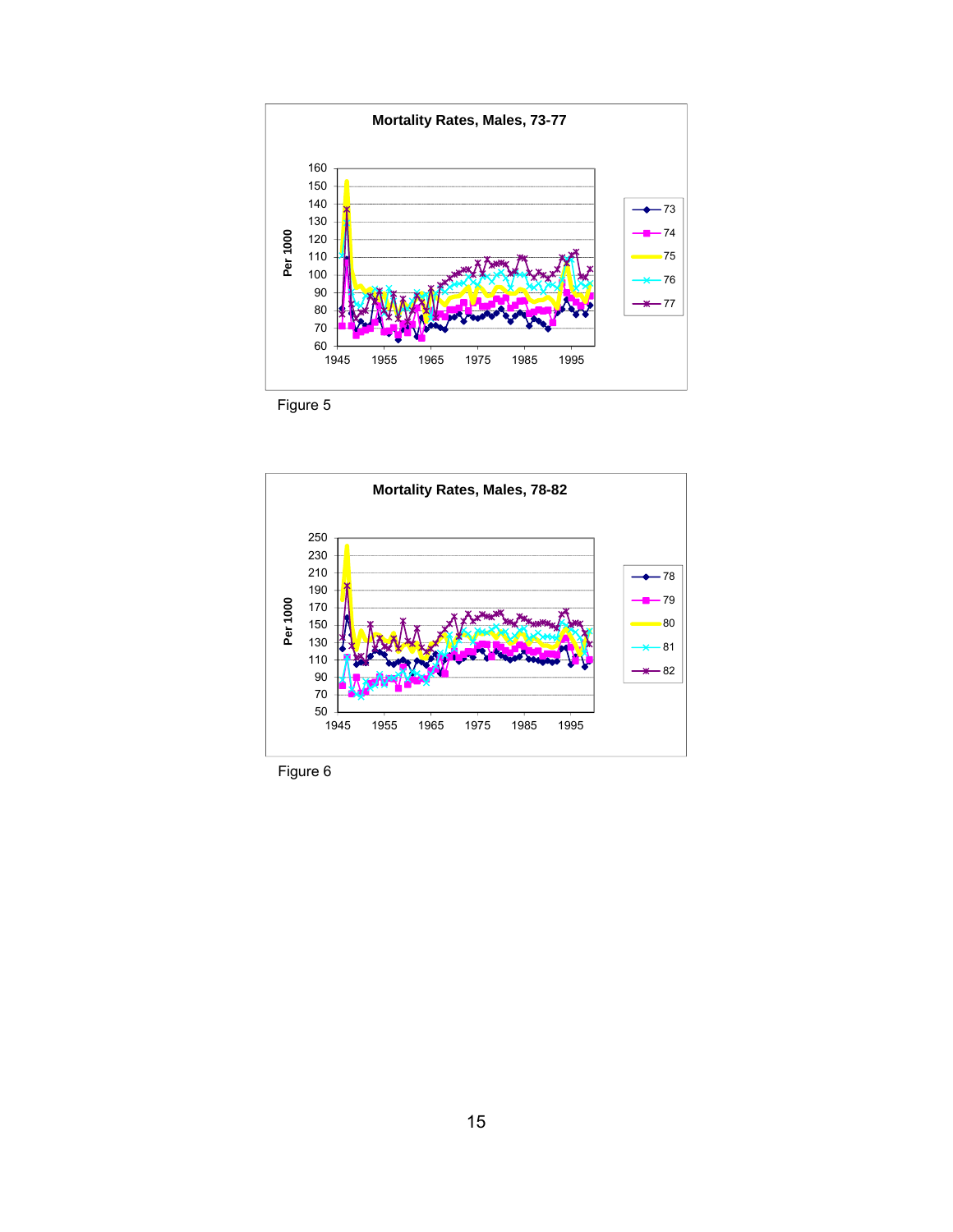



Figures 1-8: Mortality Rates at selected ages, Russia, Males: 1946-1999.

Taking into account this serious age heaping problem, it was decided that the Human Mortality Database should not include the whole Russian data set, but only series for the period since 1970.

### *2. Unnatural trend in number of deaths at age 99*

In the Russian data for the whole period under study, age 99 is the last closed age interval, and 100+ is an open-ended age interval. It is clear that the number of deaths at age 99 in the period 1958-1987 is too high relative to deaths at nearby ages such as 97, 98, and 100+ (see the ratios presented in Figure 9). Given the situation of age heaping at other ages, we would expect the opposite effect for an age ending in 9 (i.e., artificially lower numbers of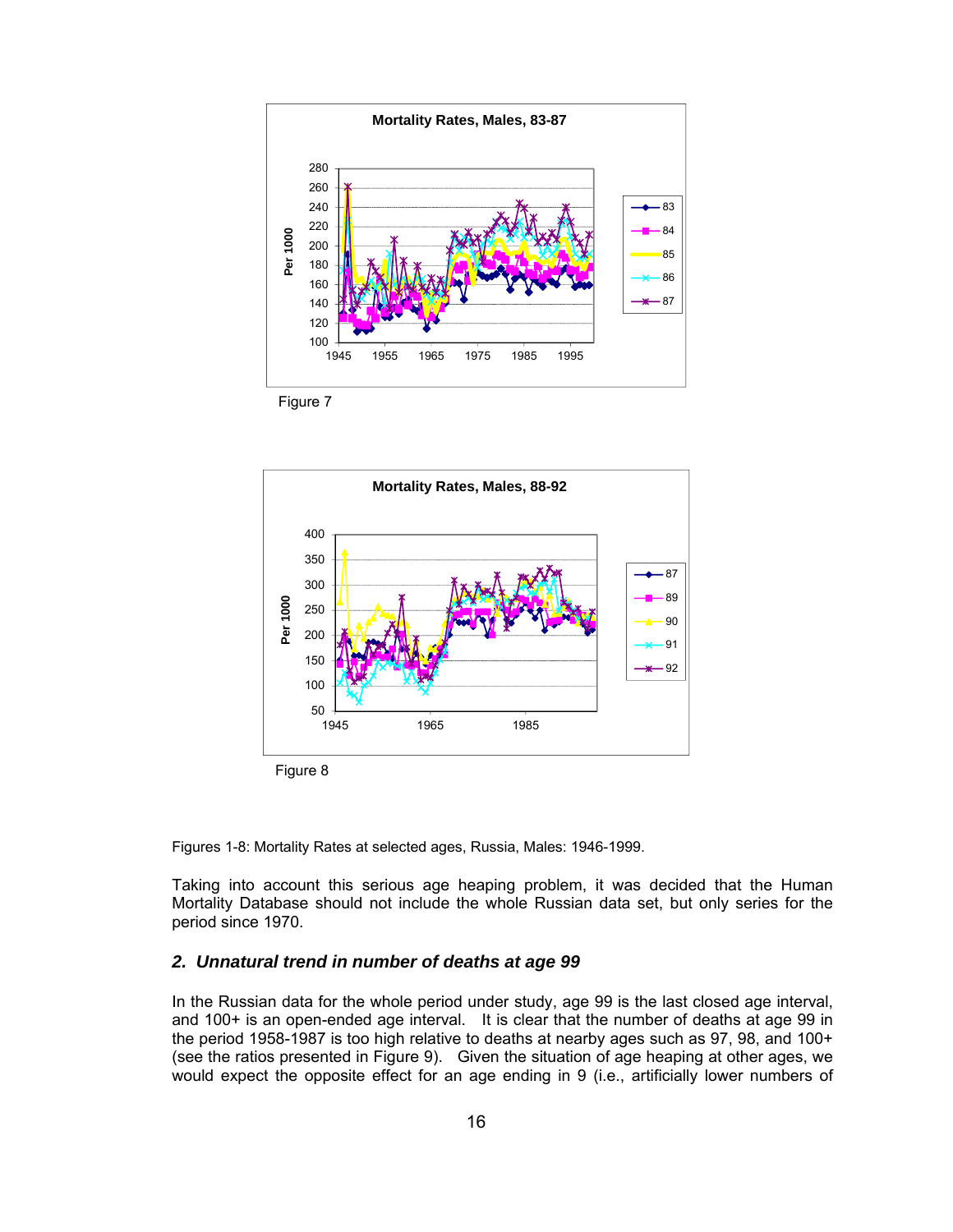deaths). This effect therefore suggests a systemic error of another nature, most likely associated with some rules or special instructions adopted for a registration procedure.

One feasible explanation could be the following; the age of people who die as indicated on the death certificate is a result of simple subtraction of the year of birth (e.g., specified in the passport of the deceased person) from the known year of death. This would mean that a large portion of deaths (more than 50%) would be wrongly classified by age in a cohort-wise manner.

Taking this problem into account, it was decided that 99+ would be used as an open-ended age interval for the period 1970-1988 instead of the 100+ age group that is officially used.



**Figure 9. Ratio of the number of deaths at age 99 years to the number of deaths at age 98 years, and to the number of deaths at age 100+ years, Russia, Males: 1946-1999**.

### **CONCLUSION**

- 1. There are serious errors in the official estimation of the population of elderly men and women reported by the Russian Federation's Goskomstat, especially for persons over age 80. As a result, elderly population changes and, correspondingly, mortality rates, become highly irregular and inaccurate. The older the people, the more problematic the official data. These errors are of a methodological character and, most probably, have to do with use of the wrong model of approximation for very old people's migration patterns.
- 2. Application of the extinct cohort method gave good results. New estimates of the population over age 80 and of age-specific mortality rates re-calculated with the new denominator are much better than corresponding official data with respect to their dynamics over time. At least, the unjustified irregularity of population changes and mortality rates has been attenuated. Inconsistency between age-specific mortality rates has also been reduced.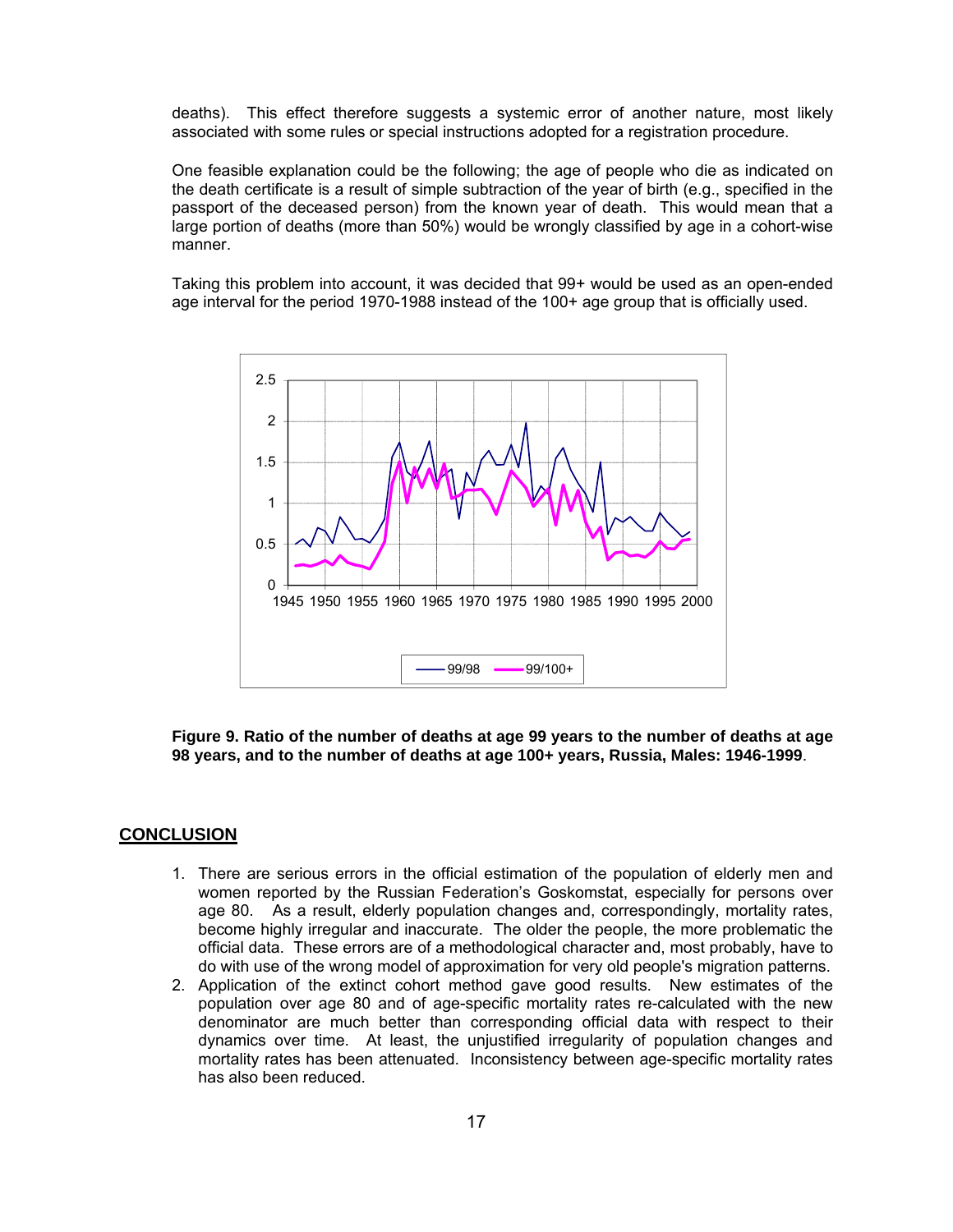3. Nonetheless, the problem of death age heaping is still one of the main problems of Russian data. The authors did not intend to solve this problem, and leave it open to researchers who would particularly focus on it. An attempt has been made to mitigate this problem by the data matrix to the period after 1970. Therefore, care should be taken in the use of the Russian data on number of deaths and mortality rates by one-year age groups included in the HMD.